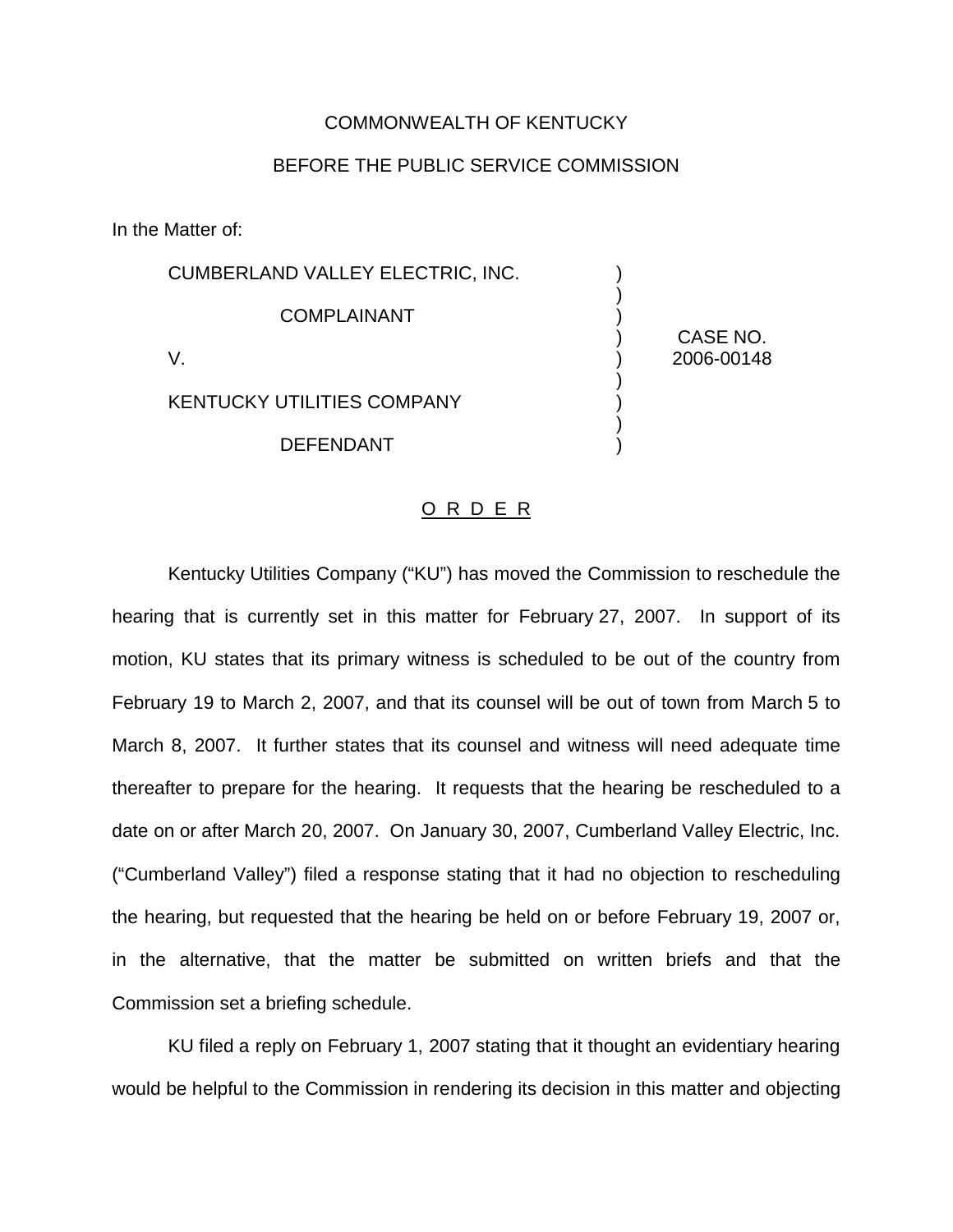to Cumberland Valley's request to move the hearing to an earlier date in February on the grounds that it would not have adequate time to properly prepare for an earlier hearing. KU also requests that it be permitted the opportunity to file sur-rebuttal testimony to correct misleading information in the record. Cumberland Valley objects to KU's request to file sur-rebuttal testimony arguing that KU has had adequate opportunity to file rebuttal testimony. It argues that KU's direct testimony filed on October 6, 2007 contained substantial rebuttal testimony and that it filed additional rebuttal testimony on January 3, 2007. Black Mountain Resources, LLC and Stillhouse Mining LLC, the intervenors in this proceeding, jointly filed a reply on February 8, 2007 stating that they believed an evidentiary hearing would be helpful and that sur-rebuttal testimony should be permitted.

Having considered the motion, responses, and replies, the Commission finds that the hearing presently scheduled for February 27, 2007 should be rescheduled and that all parties should be entitled to file sur-rebuttal testimony.

IT IS THEREFORE ORDERED that:

1. The hearing scheduled for February 27, 2007 is rescheduled to March 14, 2007 at 10:30 a.m., Eastern Daylight Time, in Hearing Room 1 of the Commission's offices at 211 Sower Boulevard, Frankfort, Kentucky for the purpose of crossexamination of witnesses.

2. Any party wishing to file sur-rebuttal testimony shall do so in verified prepared form no later than March 9, 2007.